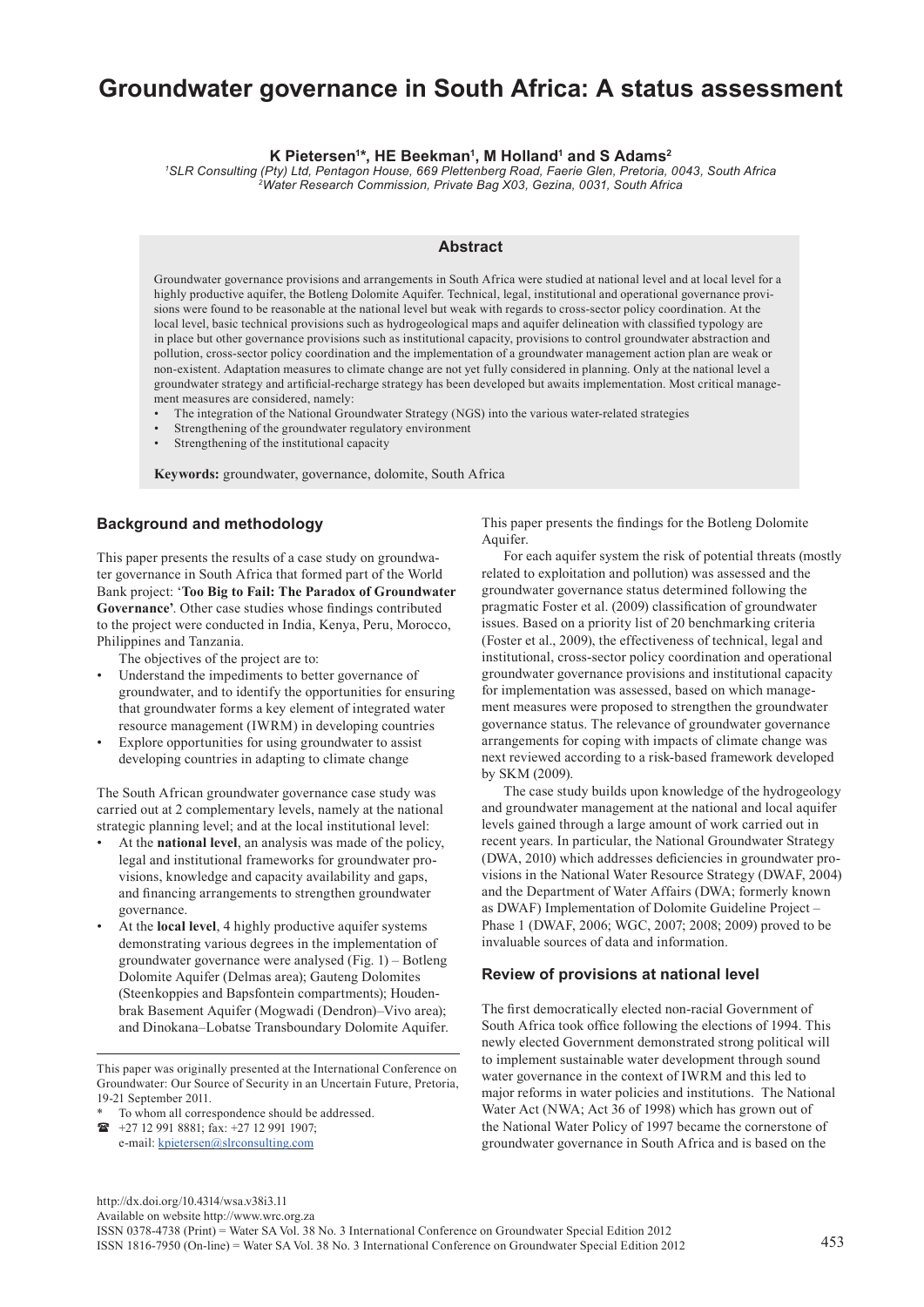

*Figure 1 Location of selected aquifers*

3 pillars of social equity, economic efficiencies and environmental sustainability. The fundamental principles and objectives of South Africa's water law with implications for groundwater are that:

- All water resources are common to all (**water considered as a public asset**), and are subject to national control (**trusteeship vested in the state**).
- All water has a consistent status in law, irrespective of where (and where in the water cycle; **includes groundwater**) it occurs.
- Groundwater is an integral part of the water resource and must be managed as such (**supporting the principles of IWRM: groundwater should not be seen in isolation**).

In accordance with the National Water Policy (NWP; DWAF, 1997) and the National Water Act (1998), the National Water Resource Strategy (DWAF, 2004) describes in general terms how South Africa's water resources should be 'protected, used, developed, conserved, managed and controlled'. Table 1 presents an overview of groundwater provisions in South Africa's National Water Policy. Overall, groundwater provisions are well catered for in the NWP.

In 2007, the Department of Water Affairs (DWA) began the process of formulating a National Groundwater Strategy (DWA, 2010). The NGS addresses shortcomings in groundwater provisions in the 1st edition of the National Water Resource Strategy (NWRS) (DWAF, 2004) and serves as input to the 2nd edition of the NWRS which is due in 2012. Table 2 presents

shortcomings in groundwater provisions in the NWA and first edition of the NWRS.

The following issues/weaknesses were identified with regards to South Africa's institutional framework for the water sector; knowledge and capacity; water-sector financing; and climate change and adaptation:

# **Institutional framework**

### • National:

- Inadequate co-ordination with and support to regional offices and municipalities
- Regional:
	- Delay in establishing CMAs, lack of updating of internal strategic perspectives (ISPs), delay in formulation and implementation of catchment management strategies (CMSs); (ground)water issues not adequately taken care of in integrated development plans (IDPs) at local level
- International (SADC):
- Weak institutional framework (river-basin organisations to be better aligned to national programmes; Groundwater Management Institute of Southern Africa still not operational)

# **Knowledge and capacity**

- Knowledge
	- Inadequate information on groundwater
	- Delay in replacing the National Groundwater Database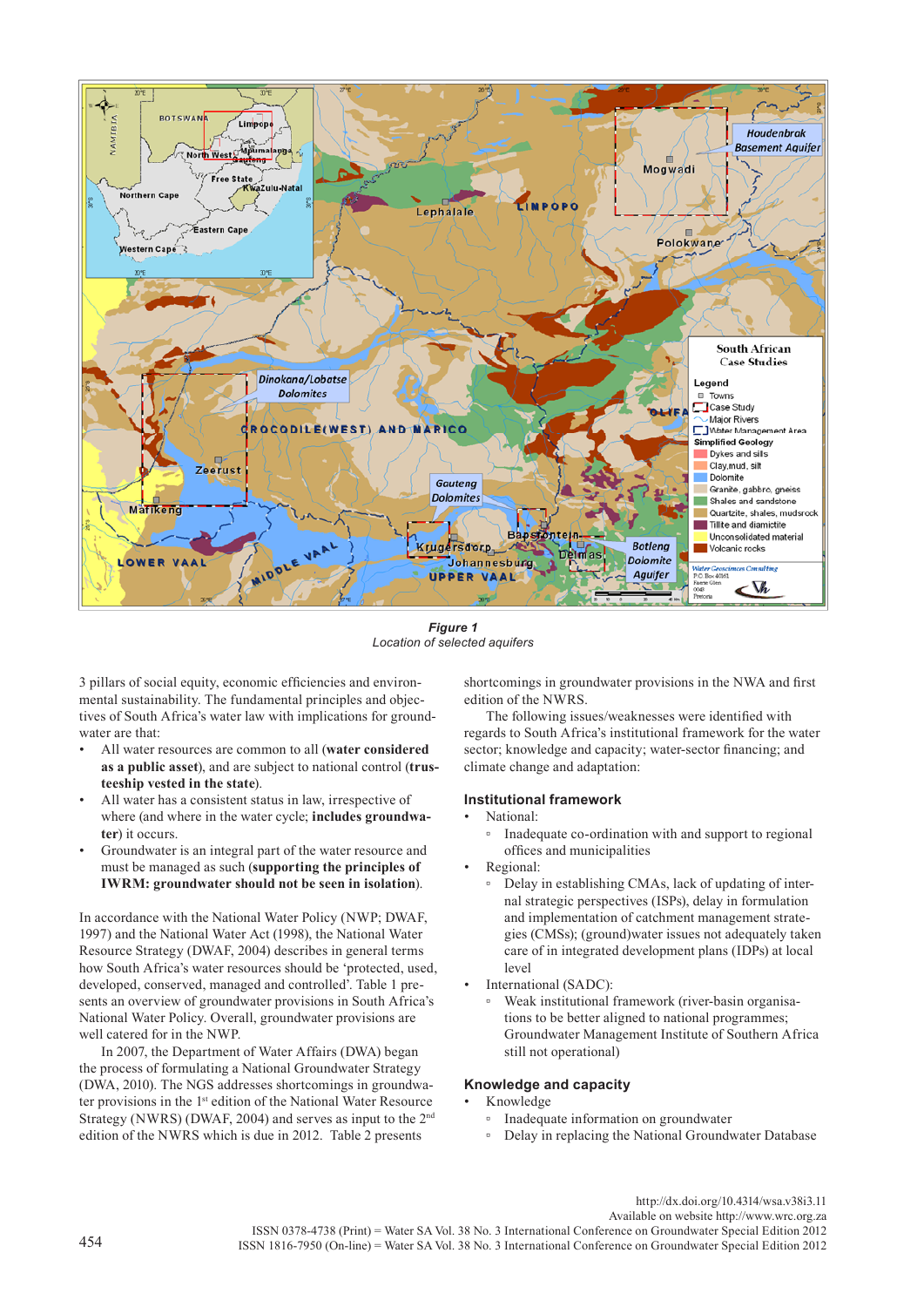| Table 1<br>Groundwater provisions in South Africa's National Water Policy |                                                                                                                                                                                                                                                                                                                   |  |  |  |
|---------------------------------------------------------------------------|-------------------------------------------------------------------------------------------------------------------------------------------------------------------------------------------------------------------------------------------------------------------------------------------------------------------|--|--|--|
| <b>Topic</b>                                                              | <b>Groundwater provisions</b>                                                                                                                                                                                                                                                                                     |  |  |  |
| Rights and access to<br>groundwater                                       | • All water part of interdependent water cycle; a resource common to all<br>• Equity in access for all South African citizens to water services, water resources and benefits from<br>usage<br>• No ownership but only a right for environmental and basic human needs (Reserve) and<br>authorisation for its use |  |  |  |
| Groundwater allocation                                                    | • Allocation licensing policy (registration of new wells, drillers; groundwater use in context of<br>catchment management plan)                                                                                                                                                                                   |  |  |  |
| Protection of water<br>resources                                          | • Resource directed measures – setting clear objectives for protection of resources (classification,<br>Reserve determination and resource quality objectives, RQOs; DWAF, 2000)<br>• Source-directed measures – control and ensure that objectives are met<br>• Artificial recharge strategy (DWAF, 2007)        |  |  |  |
| Climate change impacts<br>and adaptation                                  | • Develop pro-active and pre-emptive approaches in water-related disaster prevention                                                                                                                                                                                                                              |  |  |  |
| Conjunctive use and<br>management                                         | • Water conservation and utilisation policy<br>• Water development in accordance with integrated environmental management                                                                                                                                                                                         |  |  |  |
| Groundwater monitoring                                                    | • Detailed account of resource monitoring and information management                                                                                                                                                                                                                                              |  |  |  |
| Water pricing                                                             | • Water pricing policy                                                                                                                                                                                                                                                                                            |  |  |  |
| Transboundary water<br>management                                         | • Southern African Development Community (SADC) Protocol on Shared Water Course Systems                                                                                                                                                                                                                           |  |  |  |
| Institutions for water<br>management                                      | • National (DWA), regional (catchment management agencies; CMAs) and local (irrigation boards)                                                                                                                                                                                                                    |  |  |  |
| Stakeholder participation                                                 | • Integral part of South Africa's water sector reform                                                                                                                                                                                                                                                             |  |  |  |

| Table 2<br>Shortcomings in groundwater provisions in NWA and 1 <sup>st</sup> edition of NWRS |                                                                                                          |  |  |  |
|----------------------------------------------------------------------------------------------|----------------------------------------------------------------------------------------------------------|--|--|--|
| Topic                                                                                        | Shortcomings in groundwater provisions                                                                   |  |  |  |
| Controlling groundwater                                                                      | Licensing of groundwater unclear (regulation of local governments)<br>$\bullet$                          |  |  |  |
| use                                                                                          | • Only 20% of applications processed                                                                     |  |  |  |
|                                                                                              | Limited capacity within DWA<br>$\bullet$                                                                 |  |  |  |
| Regulating construction of                                                                   | No explicit regulation<br>$\bullet$                                                                      |  |  |  |
| wells and boreholes                                                                          | Only technical guidelines and procedures for drilling, testing and sampling<br>$\bullet$                 |  |  |  |
| Controlling groundwater                                                                      | Waste discharge charge system not yet implemented<br>$\bullet$                                           |  |  |  |
| pollution                                                                                    | Inadequate groundwater monitoring networks<br>$\bullet$                                                  |  |  |  |
| Linkages with other legis-                                                                   | DWA and Department of Environmental Affairs (DEA) may require groundwater users to obtain a<br>$\bullet$ |  |  |  |
| lation, National Environ-                                                                    | licence and environmental authorisation                                                                  |  |  |  |
| mental Management Act                                                                        | The 2 departments follow different procedures for assessment<br>$\bullet$                                |  |  |  |
| (1998) and Minerals and                                                                      | • No effective co-operative governance procedures in place                                               |  |  |  |
| Petroleum Resources                                                                          | Mines operating without water-use licences<br>$\bullet$                                                  |  |  |  |
| Development Act (2002)                                                                       | Mining permits issued without due consideration for water-use consequences<br>$\bullet$                  |  |  |  |

by the National Groundwater Archive

- Inaccessibility of data (especially those held by the private sector)
- Registration of drillers (to improve quality of borehole construction and data collection)
- Weak institutional arrangements for data collection and databases
- Incompatibility of various databases and information systems
- **Capacity** 
	- National government: shortage of hydrogeological staff and shortage of skills
	- Local Government: no groundwater expertise
	- Private sector: experienced groundwater boom since the late 1990s
	- South Africa's institutions of higher learning: weak cooperation among institutions

# **Water-sector financing**

- Total cost of implementing the NGS over the next period of 5 years ~R340 million
- Total cost of not implementing the NGS at least 1 (10 times more) if not 2 (100 times more) orders of magnitude higher than the cost of implementing the NGS

# **Climate change and adaptation**

At national and local level, adaptation measures to climate change are not yet fully considered in planning. An artificial recharge strategy has been developed at national level only and awaits implementation.

# **Review of provisions at local level**

The Botleng Dolomite Aquifer is used as an example to describe the methodology followed in the groundwater governance provisions and arrangements analysis. The Botleng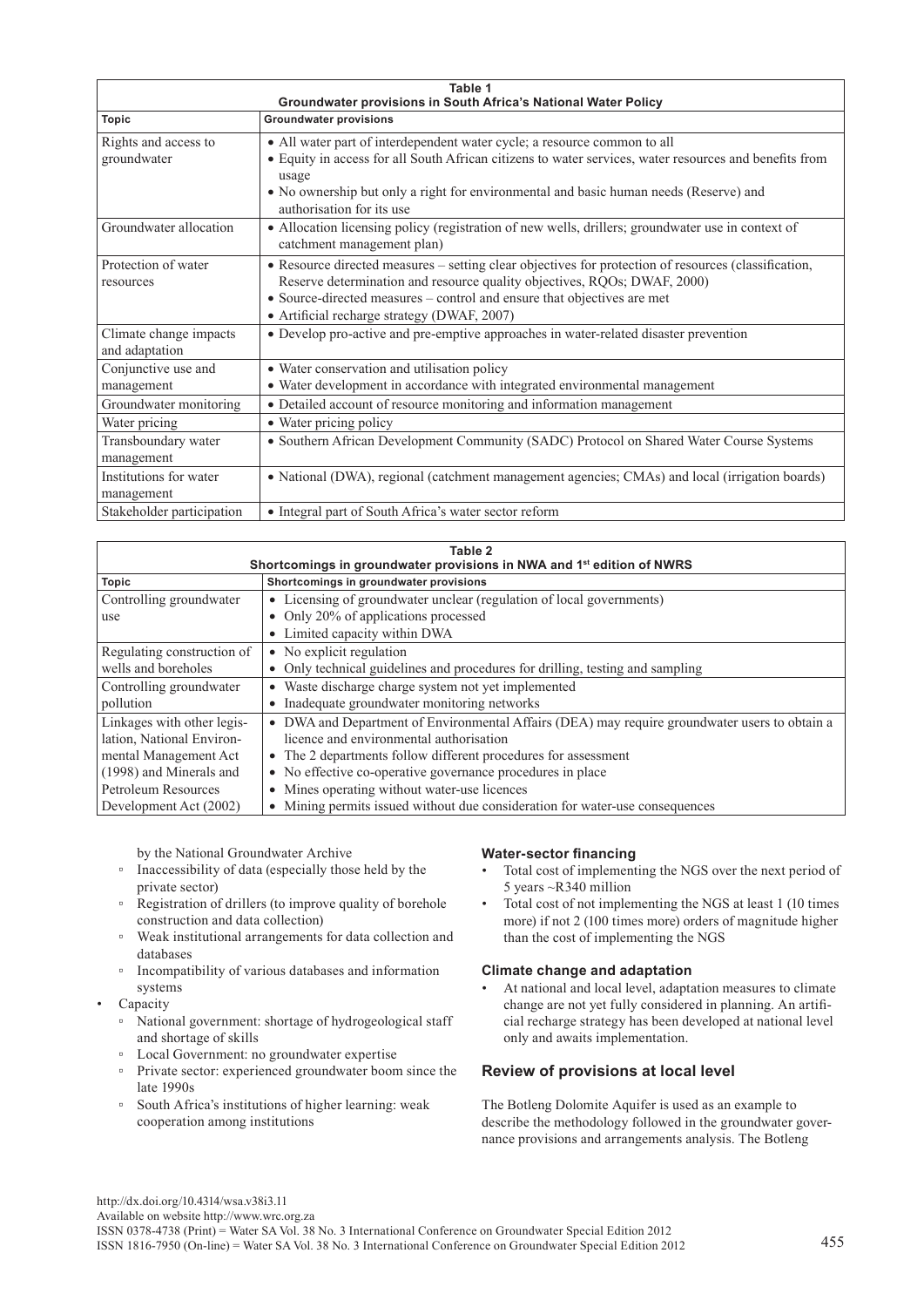Dolomite Aquifer (Fig. 1) is the main source of water for largescale agricultural irrigation and for domestic use by the Delmas community. The small town of Delmas in the Mpumalanga Province with approximately 59 000 residents is situated in one of the productive maize-growing areas of South Africa. However, the quality of the groundwater has become a matter of great concern with a number of diarrhoea and typhoid outbreaks over the past 2 decades (Mthethwa, 2008). In 2008, the DWA signed a contract for the supply and laying of a water pipeline to the town of Delmas to import potable water, supplied by Rand Water. Although the pipeline is one of the measures to prevent the outbreak of waterborne diseases, it will only partially solve the problem. Management of the Botleng Dolomite Aquifer by the local and national authorities could well serve as a benchmark in the management of groundwater resources in the more rural areas of South Africa.

### **Resource setting**

Key characteristics of the Botleng Dolomite Aquifer and its usage are as follows:

Karst aquifer:

- Unconfined conditions
- Groundwater levels: 1.2 m bgl to 78 m bgl
- Storativity: 1% to 5%
- Transmissivity: several hundred  $m^2/d$
- Recharge:  $8\%$  to 12% MAP (670 mm)
- Highly vulnerable to pollution

### Groundwater use:

- Large-scale agricultural irrigation and domestic use by Delmas from well-fields
- Potable water demand Delmas: 16 Mℓ/d 10 Mℓ from wellfields and 6 Mℓ from the Rand Water pipeline
- Future water demand: 21 Mℓ/d by 2015

The effectiveness of the Delmas Local Municipality and the DWA Regional Office has been weak in terms of groundwater management and protection. This is evidenced by the diarrheal outbreaks related to groundwater pollution from various anthropogenic sources. Also the current IDP does not take into account measures to protect groundwater resources. Table 3 presents an overview of typologies and threats to the Botleng Dolomite Aquifer.

#### **Local groundwater management**

The CMA responsible for the management of water resources in the Olifants Water Management Area, which encapsulates the Botleng Dolomite Aquifer, has not yet been established and as a result the regional office of the DWA acts as the interim CMA. The Delmas Local Municipality forms part of the Nkangala District Municipality and is the responsible Water Services Authority (WSA) supplying water from the Botleng Dolomite Aquifer. Groundwater supply is augmented by water from Rand Water. The National Health Act (No. 61 of 2003) assigns responsibility for municipal health services to metropolitan and district municipalities and includes waterquality monitoring. The Nkangala District Municipality has the responsibility for water-quality monitoring in the Delmas Municipal area (Kolisa, 2006).

Access to water is a constitutional right. The government policy currently defines this as 6 kl/household· month. The total backlog in providing water services in 1994 was 17 863 persons. This backlog has since been cleared with all residents receiving water services above the standards defined in terms of the Reconstruction and Development Programme (RDP). Water-quality management, however, remains an issue. The municipality did not adhere to the call to be assessed in terms of DWA's Blue Drop certification process. In terms of the Green Drop certification process an average score of 52% was achieved, and several areas were identified which need to be improved (DWA, 2009).

The development of the IDP is supported by a publicparticipation process. The Municipal Systems Act (No. 32 of 2000) requires municipalities to promote public participation and to build the capacity of residents, councillors and municipal officials to engage in participatory processes (DPLG, 2009). In the case of the Delmas Local Municipality IDP process, ward participatory meetings culminated in an IDP forum which included representation of the different political parties, various government agencies, business representatives, traditional leaders, youth organisations, etc. The representation of these organisations facilitated feedback to their various constituencies, and resulted in prioritisation of issues, identification of projects and evaluation in terms of their relevance.

A groundwater management plan for the Delmas Local Municipality was developed using baseline information for the aquifer system and included both water-quantity and

| Table 3<br>Typologies and threats to the Botleng Dolomite Aquifer                                                  |                                                                                            |                  |                       |                     |  |  |  |
|--------------------------------------------------------------------------------------------------------------------|--------------------------------------------------------------------------------------------|------------------|-----------------------|---------------------|--|--|--|
| <b>Typology</b>                                                                                                    | <b>Situation / process</b>                                                                 | Low<br>risk      | <b>Medium</b><br>risk | <b>High</b><br>risk |  |  |  |
| Risk of extensive quasi-<br>irreversible aquifer degradation<br>and subject to potential conflict<br>amongst users | Intensive exploitation (leading to land subsidence, saline or polluted<br>water intrusion) |                  |                       |                     |  |  |  |
|                                                                                                                    | Vulnerable to pollution from land surface (vulnerability, pollution)                       |                  |                       |                     |  |  |  |
|                                                                                                                    | Depletion of non-renewable storage (in aquifers with low<br>contemporary recharge)         |                  |                       |                     |  |  |  |
| Potential water-use conflict but<br>not at risk of quasi-irreversible<br>aquifer degradation                       | With growing large-scale abstraction (especially in aquifers with high<br>$T/S$ ratios)    | $\boldsymbol{J}$ |                       |                     |  |  |  |
|                                                                                                                    | Vulnerable to point-source pollution (vulnerability, pollution)                            |                  |                       |                     |  |  |  |
| Insufficient (or inadequate use<br>of) scientific knowledge to guide<br>development policy and process             | Potential to improve rural welfare $&$ livelihoods (not fulfilling MDG<br>potential)       | $\boldsymbol{J}$ |                       |                     |  |  |  |
|                                                                                                                    | Natural quality problems (e.g. As, F)                                                      | $\sqrt{}$        |                       |                     |  |  |  |
|                                                                                                                    | Scope for large-scale planned conjunctive use (urban W/S or irrigated<br>agriculture)      | $\sqrt{}$        |                       |                     |  |  |  |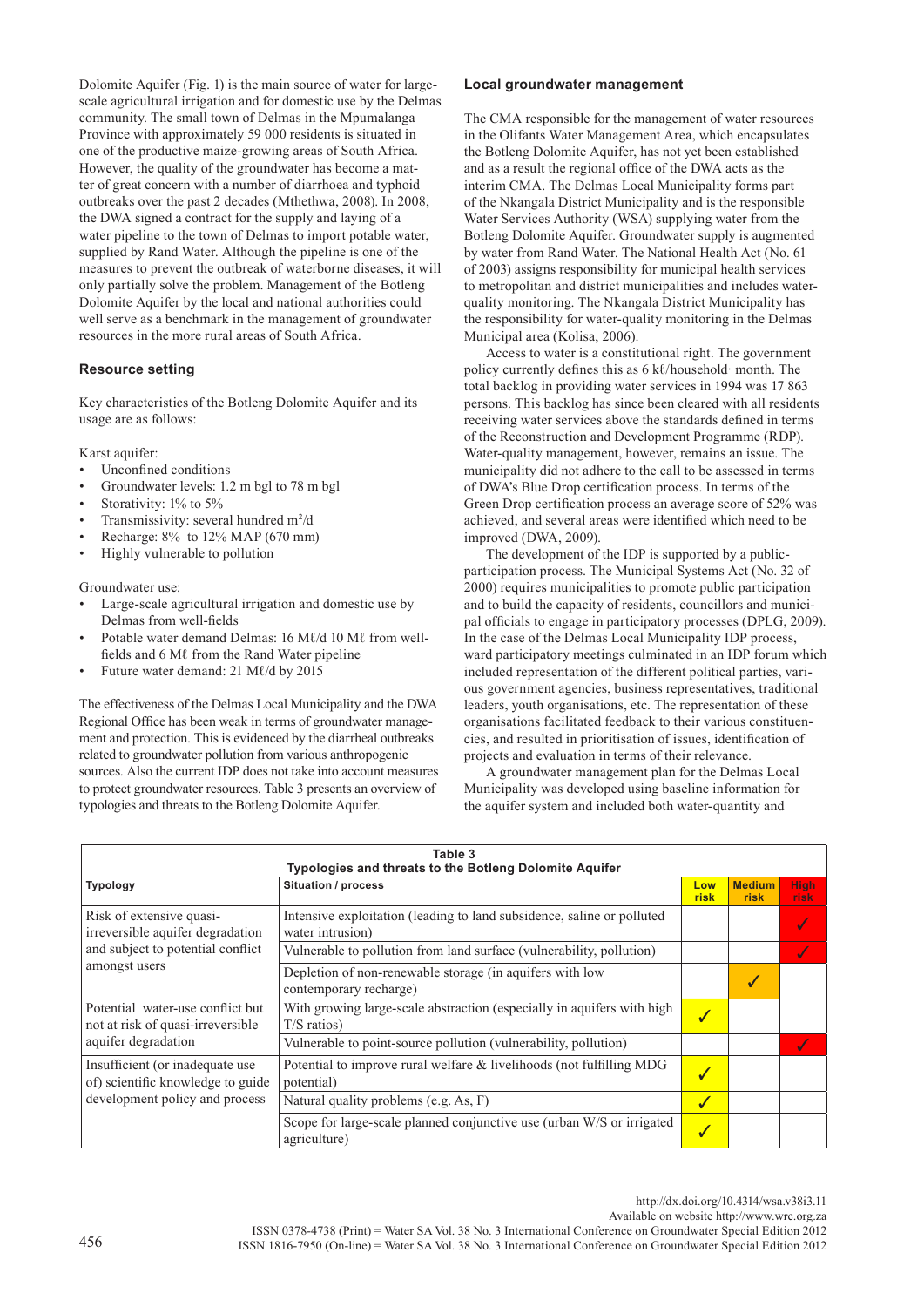water-quality aspects. The following hazards with regards to groundwater supply were identified (GCS, 2006):

- Over-abstraction leading to declining water levels and ground instability
- Point-source contamination
- Non-point-source contamination
- Insufficient supply
- Treatment and reticulation problems
- Prolonged drought conditions
- Recharge with poor-quality surface water

The most likely emergency situations, based on a risk evaluation, were found to be:

- Sinkhole formation and subsidence
- Insufficient water supply
- Water contamination
- Reticulation breakdown and infrastructure breakdown

The knowledge exists to deal with most groundwater management issues. One of the problems is the lack of human-resource capacity to implement the recommendations that follow from numerous studies that have been conducted.

### **Evaluation of groundwater governance provisions**

The effectiveness of existing governance provisions and capacity to implement adequate groundwater governance is evaluated against a priority list of 20 benchmarking criteria and is listed in Table 4.

The evaluation shows that:

- Basic technical provisions such as hydrogeological maps and aquifer delineation with classified typology are in place.
- Other governance provisions across all thematic areas are weak or non-existent:
	- Groundwater monitoring is weak and assessment of groundwater resources is poor, both in terms of quantity and quality (e.g. lack of numerical groundwater model).
	- There are fair provisions for water-well drilling and groundwater use rights but provisions to control groundwater abstraction and pollution are weak (poor compliance monitoring).
	- Provisions for establishment of an aquifer-management organisation are non-existent.
	- Cross-sector policy coordination is weak or non-existent.

| Table 4<br>Effectiveness of groundwater governance provisions and capacity in Delmas |                                                            |                                                         |                |                   |  |  |
|--------------------------------------------------------------------------------------|------------------------------------------------------------|---------------------------------------------------------|----------------|-------------------|--|--|
| Capacity                                                                             | <b>Criterion</b>                                           | Context                                                 | Provision      | Inst.<br>capacity |  |  |
| <b>Technical</b>                                                                     | Basic hydrogeological maps                                 | For identification of groundwater resources             | $\overline{3}$ |                   |  |  |
|                                                                                      | Groundwater body/aquifer delineation                       | With classification of typology                         | $\overline{3}$ | $\mathbf{1}$      |  |  |
|                                                                                      | Groundwater piezometric monitoring<br>network              | To establish resource status                            | $\overline{2}$ | $\mathbf{1}$      |  |  |
|                                                                                      | Groundwater pollution hazard assessment                    | For identifying quality-degradation risks               | 1              | $\mathbf{1}$      |  |  |
|                                                                                      | Availability of aquifer numerical 'manage-<br>ment models' | At least preliminary for strategic critical<br>aquifers | $\overline{0}$ | $\overline{0}$    |  |  |
|                                                                                      | Groundwater quality-monitoring network                     | To detect groundwater pollution                         | $\overline{1}$ | $\mathbf{1}$      |  |  |
|                                                                                      | Water well drilling permits and groundwater<br>use rights  | For large users, with interests of small users<br>noted | $\overline{2}$ | $\mathbf{1}$      |  |  |
|                                                                                      | Instruments to reduce groundwater<br>abstraction           | Water-well closure/constraint in critical areas         | $\mathbf{1}$   | 1                 |  |  |
|                                                                                      | Instruments to prevent water well<br>construction          | In overexploited or polluted areas                      | $\overline{2}$ | 1                 |  |  |
|                                                                                      | Sanction for illegal water well operation                  | Penalising excessive pumping above permit               | $\mathbf{1}$   | $\mathbf{1}$      |  |  |
| Legal and                                                                            | Groundwater abstraction and use charging                   | 'Resource charge' on larger users                       | $\overline{2}$ | $\mathbf{1}$      |  |  |
| institutional                                                                        | Land-use control on potentially polluting<br>activities    | Prohibition or restriction since groundwater<br>hazard  | $\mathbf{1}$   | $\overline{0}$    |  |  |
|                                                                                      | Levies on generation/discharge of potential<br>pollutants  | Providing incentives for pollution prevention           | $\overline{0}$ | $\theta$          |  |  |
|                                                                                      | Government agency as 'groundwater<br>resource guardian'    | Empowered to act on cross-sectoral basis                | $\mathbf{1}$   | $\mathbf{1}$      |  |  |
|                                                                                      | Community aquifer-management<br>organisations              | Mobilising and formalising community<br>participation   | $\overline{0}$ | $\theta$          |  |  |
| Cross-sector                                                                         | Coordination with agricultural development                 | Ensuring 'real water saving' and pollution<br>control   | 1              | $\mathbf{1}$      |  |  |
| policy                                                                               | Groundwater based urban/industrial                         | To conserve and protect groundwater                     | $\Omega$       | $\overline{0}$    |  |  |
| coordination                                                                         | planning                                                   | resources                                               |                |                   |  |  |
|                                                                                      | Compensation for groundwater protection                    | Related to constraints on land-use activities           | $\Omega$       | $\overline{0}$    |  |  |
| Operational                                                                          | Public participation in groundwater<br>management          | Effective in control of exploitation and<br>pollution   | $\mathbf{1}$   | $\mathbf{1}$      |  |  |
|                                                                                      | Existence of groundwater management<br>action plan         | With measures and instruments agreed                    | $\overline{3}$ | $\overline{0}$    |  |  |

*0 = non-existent, 1 = incipient, 2 = fair, 3 = excellent*

ISSN 0378-4738 (Print) = Water SA Vol. 38 No. 3 International Conference on Groundwater Special Edition 2012 ISSN 1816-7950 (On-line) = Water SA Vol. 38 No. 3 International Conference on Groundwater Special Edition 2012 457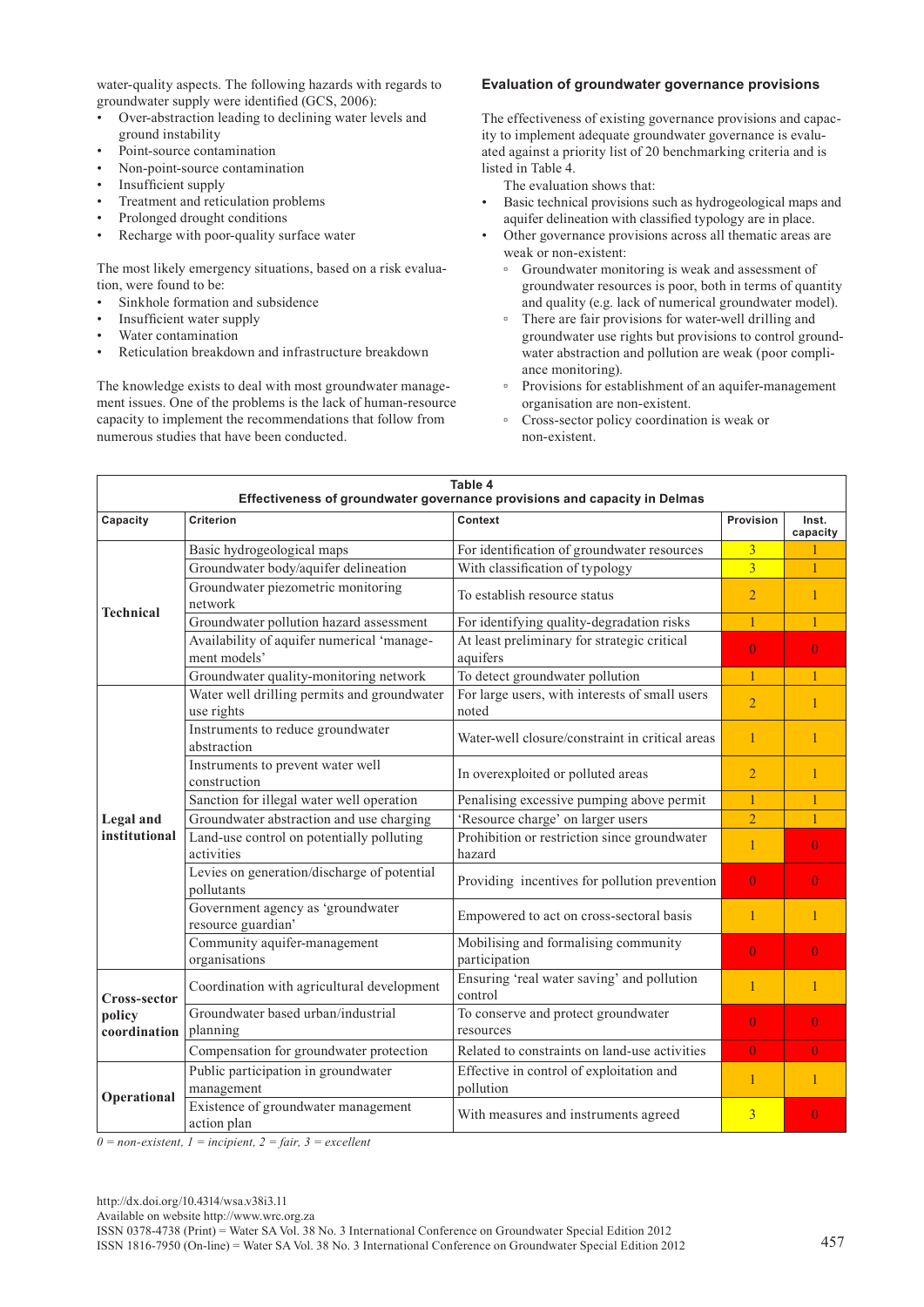- From an operational point of view, a groundwater management action plan which includes both water-quantity and water-quality aspects exists but has not been implemented to date.
- The Delmas Local Municipality lacks the human-resource capacity to effectively implement groundwater governance provisions. It should also be noted that there is no funding explicitly allocated to groundwater management in the municipal budget.

Specific measures to address potential hazards related to water supply are as follows (GCS, 2006):

- A groundwater protection strategy needs to be developed and implemented within the Delmas area. It should include the establishment of a groundwater model, a monitoring plan and a public-awareness campaign. It should also include the establishment of protection zones around wells and pollution pathways such as sinkholes or swallow holes (sinking streams).
- A groundwater model should be constructed to evaluate the dynamics of the groundwater system with the aim of determining optimum and sustainable groundwater abstraction.
- A monitoring plan and the establishment of a groundwater monitoring network and monitoring schedule are proposed in order to observe the aquifer's response to groundwater abstraction as well as to monitor the water supply (GCS, 2006). The monitoring would include groundwater quantity and quality, surface water and effluent, reticulation systems, and treated water.
	- Not only boreholes located in the well-fields, but also selected observation boreholes away from the well-fields have been included in the monitoring programme in order to obtain an insight into 'natural' groundwaterlevel variations. At present, a large number of boreholes are included in the monitoring programme. Optimisation of the monitoring network could take place once more information becomes available.
	- Monitoring of geotechnical stability is recommended and includes checking for any possible cracks, subsidence, or other possible early signs of sinkhole formation and subsidence.
	- A groundwater-database system should be established. The AQUIMON groundwater-monitoring software package, developed by CSIR and funded by NORAD, is proposed to be used for capturing and storing all the historical and newly collected groundwater data. Quality-assurance procedures are proposed to ensure that the data are checked by the technical manager and the person who captures the data. Every  $6<sup>th</sup>$  month, the data should be submitted to a qualified hydrogeologist for review, assessment, and to allow for comment and recommendations. The audit also serves as an earlywarning system to check for anomalies in groundwater data, and to make sure that the necessary actions are taken to remedy the situation.
- An awareness campaign should be developed and implemented to educate the public on the impacts of human solid-waste disposal when it is placed into or on any land, open surface holes and streams.

# **Recommendations for improved governance**

The most critical measures to address existing and potential hazards as well as to improve the effectiveness of existing

groundwater governance provisions and institutional capacity are considered:

- The integration of the National Groundwater Strategy into the National Water Resource Strategy, catchment management strategies and other strategies
- Strengthening of the groundwater-related regulatory environment
- Strengthening of the institutional capacity, both in terms of existing institutions (DWA) and establishment
- Operationalising of catchment management agencies (CMAs) and water user associations (WUAs)

Regarding the inadequacy of groundwater expertise we recommend that DWA develop a strategy to augment national groundwater capacity. Furthermore, investigation and implementation of climate-change adaptation measures at local aquifer level are recommended.

Specific recommendations include:

- Strengthening and implementing groundwater governance measures should preferably follow a 'parallel track and adaptive approach' within the existing legal and institutional framework. Such an approach would strengthen the said frameworks without disruption, taking cognizance of the capacity and willingness to implement.
- Pilot projects in the Botleng Dolomite Aquifer to improve the groundwater governance provisions and institutional capacity should focus on implementation constraints at local and regional level (DWA Regional Office (RO) and Delmas Local Municipality (LM)).
- The same methodology which was used in this study can be applied to identify management measures for other aquifer systems in South Africa such as the Karoo Aquifer of Beaufort West.

# **Acknowledgements**

The South African case study was prepared with support from the World Bank, the South African Department of Water Affairs (DWA) and the Water Research Commission (WRC). It was funded by the Trust Fund for Environmental and Socially Sustainable Development (TFESSD) made available by the governments of Finland and Norway, the Water Partnership Programme and GW-Mate managed by the World Bank. Dr Rafik Hirji, the Task Team Leader of the World Bank, Eng. Hector Garduño and Dr Richard Davis (WB consultants), Mr Ernst Bertram and Ms Nancy Motebe of the Department of Water Affairs, and Mr Jude Cobbing of SLR Metago are particularly thanked for their invaluable guidance and advice during the case study.

The case study greatly benefitted from a multi-stakeholder workshop which was held on 8 November 2010 at the Water Research Commission in Pretoria and which was attended by representatives of the Department of Water Affairs (National and Regional Offices), Water Research Commission, World Bank and the Southern African Development Community.

The authors would also like to thank the reviewers of the paper.

# **References**

DPLG (DEPARTMENT OF PROVINCIAL AND LOCAL GOVERN-MENT, SOUTH AFRICA) (2009) Guidelines for Provinces and Municipalities in the Implementation of the Ward Funding Model.